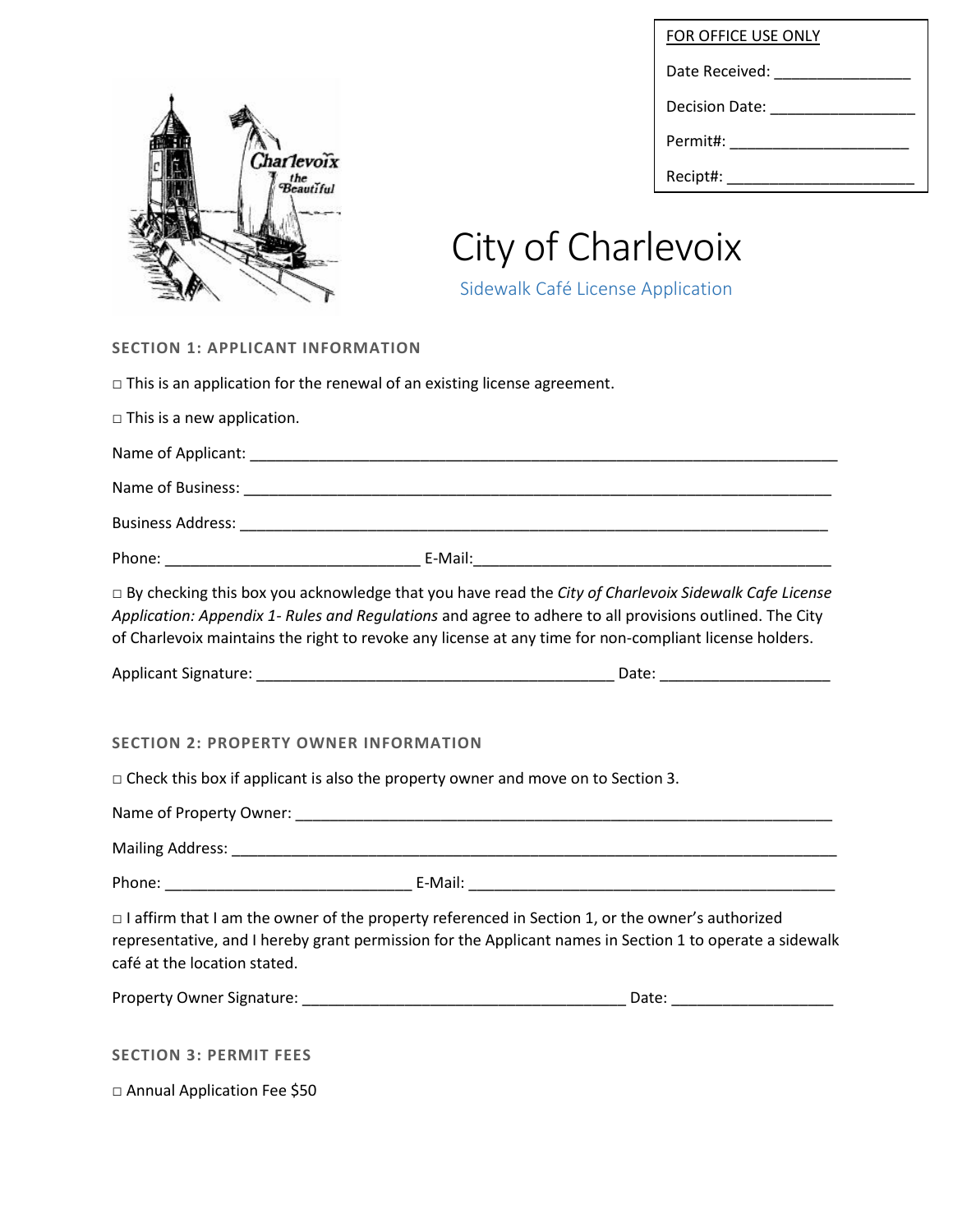### **SECTION 4: SUPPORTING DOCUMENTATION**

Total Number of Tables Proposed: \_\_\_\_\_\_\_\_\_\_\_\_\_\_\_\_\_\_\_\_Total Number of Seats Proposed: \_\_\_\_\_\_\_\_\_\_\_\_\_\_\_

Hours of Operation for Outdoor Café Area:

April 1-June 1: \_\_\_\_\_\_\_\_\_\_\_\_\_\_\_\_\_\_\_\_\_\_\_\_\_\_\_ June1-September 1: \_\_\_\_\_\_\_\_\_\_\_\_\_\_\_\_\_\_\_\_\_\_\_\_\_\_\_\_

September 1-October 31: \_\_\_\_\_\_\_\_\_\_\_\_\_\_\_\_\_\_\_\_\_\_\_\_\_\_\_\_\_\_\_\_\_\_\_\_\_\_\_\_\_\_\_\_\_\_\_\_\_\_\_\_\_\_\_\_\_\_\_\_\_\_\_

## **Please Include the Following:**

 $\Box$  A drawing or site plan (to scale) showing the proposed layout of the café area. The site plan must:

- Cover the entire area between the curb and the building.
- Show all existing and proposed obstructions in the area such as trees, tree grates, benches, parking meters, light poles, planters, railings and tables/seating arrangement.
- Be drawn with sidewalk chalk with the City Planner present before approved.

 $\Box$  If applicant would like to use the space in front of the store immediately adjacent to their business please include a letter of permission from both the business owner and the property owner.

 $\Box$  Please attach a certificate of insurance documenting coverage in the amount of \$1,000,000.00. The City of Charlevoix shall be named as "additional insured" on the certificate. The certificate must be valid for the duration of the season which is April 1- October 31.

□ Please attach a completed Special Conditions for Sidewalk Café Permits form (Form 2433) from the Michigan Department of Transportation *(Only if your business is located on US 31).*

□ If you would like to serve alcohol outside, attach a completed copy of your Michigan Liquor Control Commission (MLCC) Request for Outdoor Service. If your current liquor license does not include an Outdoor Service Permit, you must submit a written request with a diagram of the proposed service area and an inspection fee to the MLCC. Your outdoor service permit must be submitted with this application.

### **SECTION 5: APPROVAL PROCESS**

- Completed applications will be processed within a timely manner. *Failure to submit all required items may result in a delay processing your application.*
- Businesses will be notified by City staff of their permit status.
- If your application is denied and you would like to appeal the staff decision, the applying business must write a letter stating why they believe an appeal is necessary and submit it to City Staff within 5 business days of being notified of their permit status.
- A meeting of the Outdoor Dining Committee will then be called within 10 business days of the letter being submitted to determine if the appeal will be granted.

## **SECTION 6: CONTACT INFORMATION**

**Mike Spencer** City Planner and Zoning Administrator 231-547-3265 [mspencer@cityofcharlevoix.org](mailto:mspencer@cityofcharlevoix.org)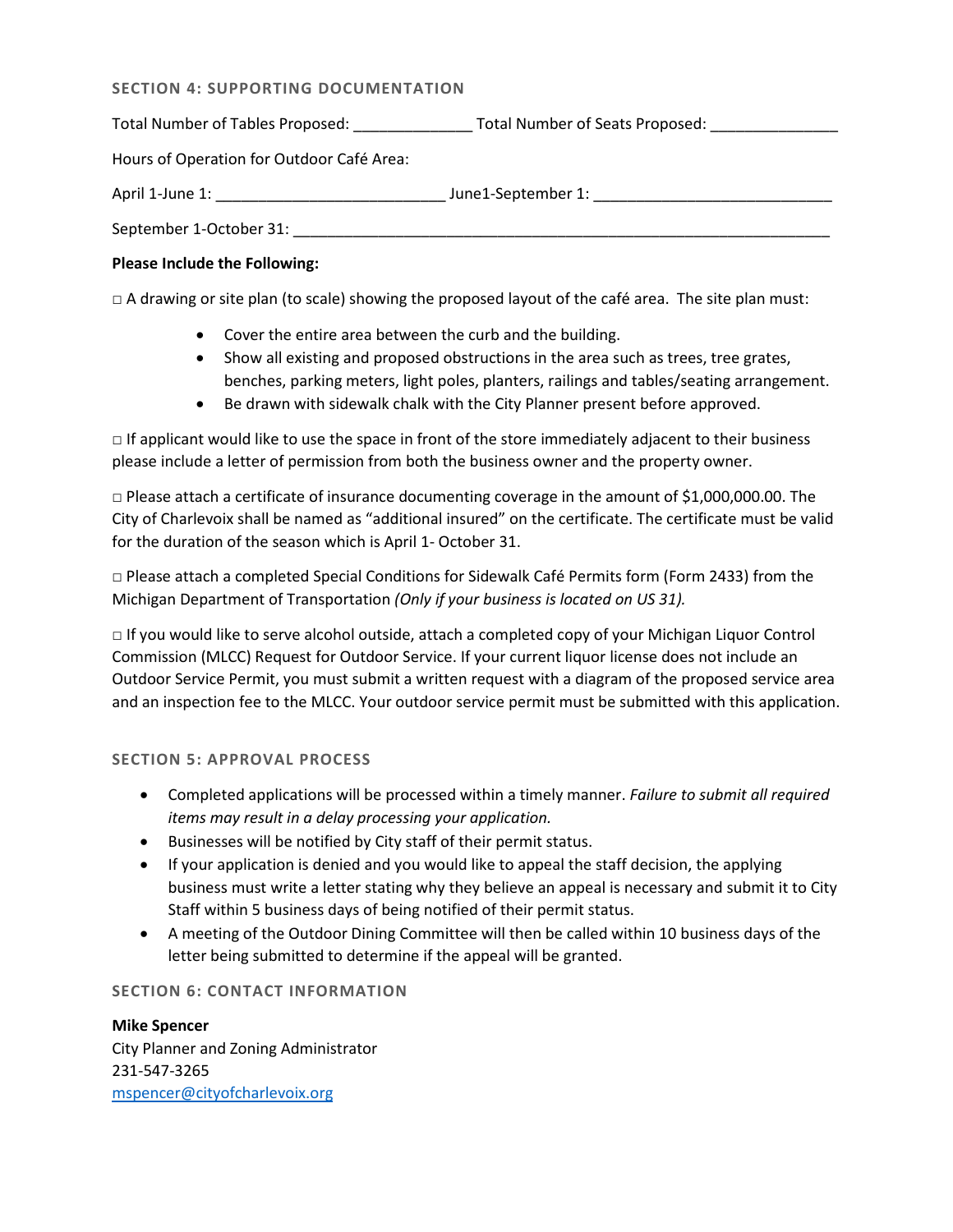## City of Charlevoix

## Sidewalk Café License Application

*Appendix 1: Rules and Regulations* 

## ELIGIBLE APPLICANTS

- Applicants must be within the DDA District.
- Applicants must be in the food or beverage industry and must be operating on City Property, applicants who are operating on private property are not required to have a permit.
- Applicants may only use their permitted area for the purpose of outdoor seating, no other outdoor merchandise or services will be allowed.

## PUBLIC RIGHT OF WAY

- Business must maintain a minimum of six (6) feet of unobstructed pedestrian walking space between the outside edge of their sidewalk café and the building or between the outside edge of their sidewalk café and the back of the curb.
- Business must maintain a minimum of one-and-a-half (1.5) feet of clearance between the outside edge of their barrier and the curb.
- All chairs must stay in the designated outdoor dining area. Business owners are responsible for ensuring chairs do not encroach on pedestrian walkway.
- All outdoor dining barriers and furnishings must be removed from October 31-April 1, unless authorized by the City Manager based on the following criteria:
	- 1) The outdoor barriers and/or furnishings are placed in a location that does not obstruct or compromise pedestrian or vehicular traffic.
	- 2) The outdoor barriers and/or furnishings are maintained and safe for customer use. (Kept free of snow, ice, etc)
	- 3) The outdoor barriers and/or furnishings do not interfere with any routine maintenance or necessary repairs, such as snow removal, filling cracks, etc.
	- 4) The applicant has provided proof that the outdoor area is covered by their insurance year round.

## AESTHETICS

- Tables and chairs may not be made of plastic.
- Tables and chairs should be dark in color (black, dark brown, navy, hunter green) and match.
- Umbrellas will be allowed only in solid colors (hunter green preferred).
- Businesses must serve within and maintain a clearly defined area that is clean, appropriate, safe, and incorporates live vegetation. Flowers are preferred.
- Barriers must not contain any 90 degree corners.

## ORDINANCES, PERMITS, INSURANCE AND FEES

- Business may not operate a sidewalk café between the hours of 11pm and 6am.
- Business must obtain a valid permit from the Michigan Department of Transportation.
- Business serving alcohol must obtain a valid permit from the Michigan Liquor Control Commission.
- Business must submit proof of insurance of \$1,000,000 with the City as a named insured.
- Applicants are required to pay a \$250 first time fee and a \$200 renewal fee yearly
- Sign ordinance regulations apply to all outdoor dining areas.